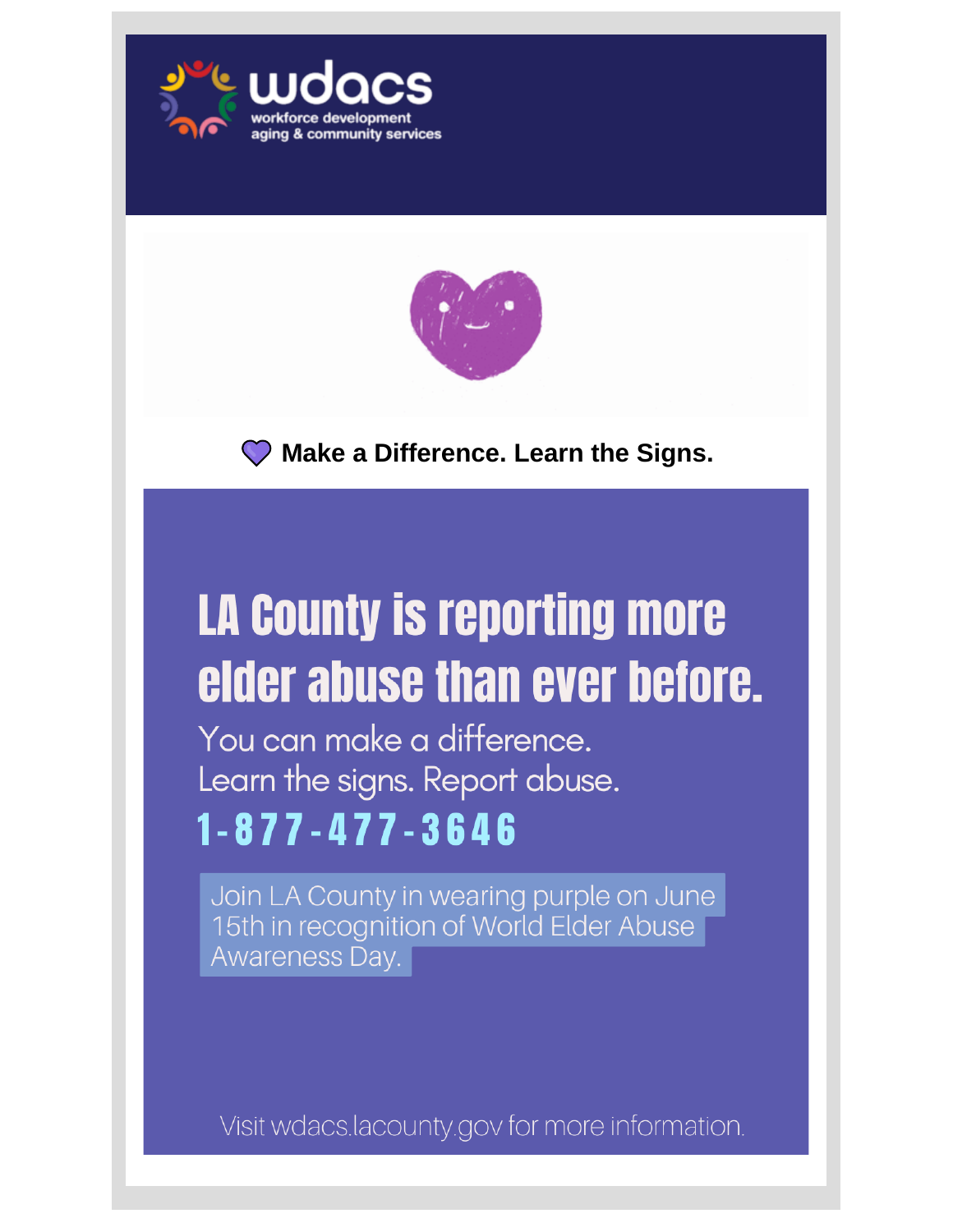Every year, we join the rest of the nation in commemorating **World Elder Abuse Awareness Day (WEAAD) on June 15**. We invite all of LA County to learn how to make a difference and connect older adults to the vital support they need to thrive.

Our new Aging & Community Services branch is home to 150+ social workers who uplift older adults, protect our most vulnerable, and deliver caring supportive services within local communities. If you're concerned that someone you care about may be the victim of abuse, don't be silent. **Call our elder abuse hotline at [1-877-](tel:8774773646) [477-3646](tel:8774773646) to report abuse 24 hours a day, 7 days a week.** [Visit here](https://nam12.safelinks.protection.outlook.com/?url=https%3A%2F%2Flnks.gd%2Fl%2FeyJhbGciOiJIUzI1NiJ9.eyJidWxsZXRpbl9saW5rX2lkIjoxMDAsInVyaSI6ImJwMjpjbGljayIsImJ1bGxldGluX2lkIjoiMjAyMjA2MTUuNTk0MDA3NzEiLCJ1cmwiOiJodHRwczovL3dkYWNzLmxhY291bnR5Lmdvdi9zZXJ2aWNlcy9vbGRlci1kZXBlbmRlbnQtYWR1bHQtc2VydmljZXMvYWR1bHQtcHJvdGVjdGl2ZS1zZXJ2aWNlcy1hcHMvP3V0bV9jb250ZW50PSZ1dG1fbWVkaXVtPWVtYWlsJnV0bV9uYW1lPSZ1dG1fc291cmNlPWdvdmRlbGl2ZXJ5JnV0bV90ZXJtPSJ9.hT1obzk4pbDETNLNOo2uCi6Ua5j6Bv3i9gTTeAOZUqk%2Fs%2F1843900806%2Fbr%2F132956903277-l&data=05%7C01%7C%7C3f9029772d77409827bc08da4fa7dfb9%7C84df9e7fe9f640afb435aaaaaaaaaaaa%7C1%7C0%7C637909879683105269%7CUnknown%7CTWFpbGZsb3d8eyJWIjoiMC4wLjAwMDAiLCJQIjoiV2luMzIiLCJBTiI6Ik1haWwiLCJXVCI6Mn0%3D%7C3000%7C%7C%7C&sdata=aoOmDIDLmwkJ7jwdkvU0IbhpwOKfB5vMMdHalQTVcag%3D&reserved=0) to learn more.

**Free Virtual Event on Elder Abuse & Dementia**

# **Elder Abuse** and Dementia Webinar

Virtual educational webinar to raise awareness about dementia and elder abuse.



Join us for a free virtual event to spread awareness about dementia and learn about the rising rates of elder abuse in LA County. The first session will be held on **June 15th at 12 pm in English** with a second session scheduled on **June 16th at 11am in Spanish.**

The event, hosted by Telemundo News Anchor Sandra O'Neill, will provide information on what elder abuse is, how to spot the signs and systems, and where to report it. Speakers will include representatives from Adult Protective Services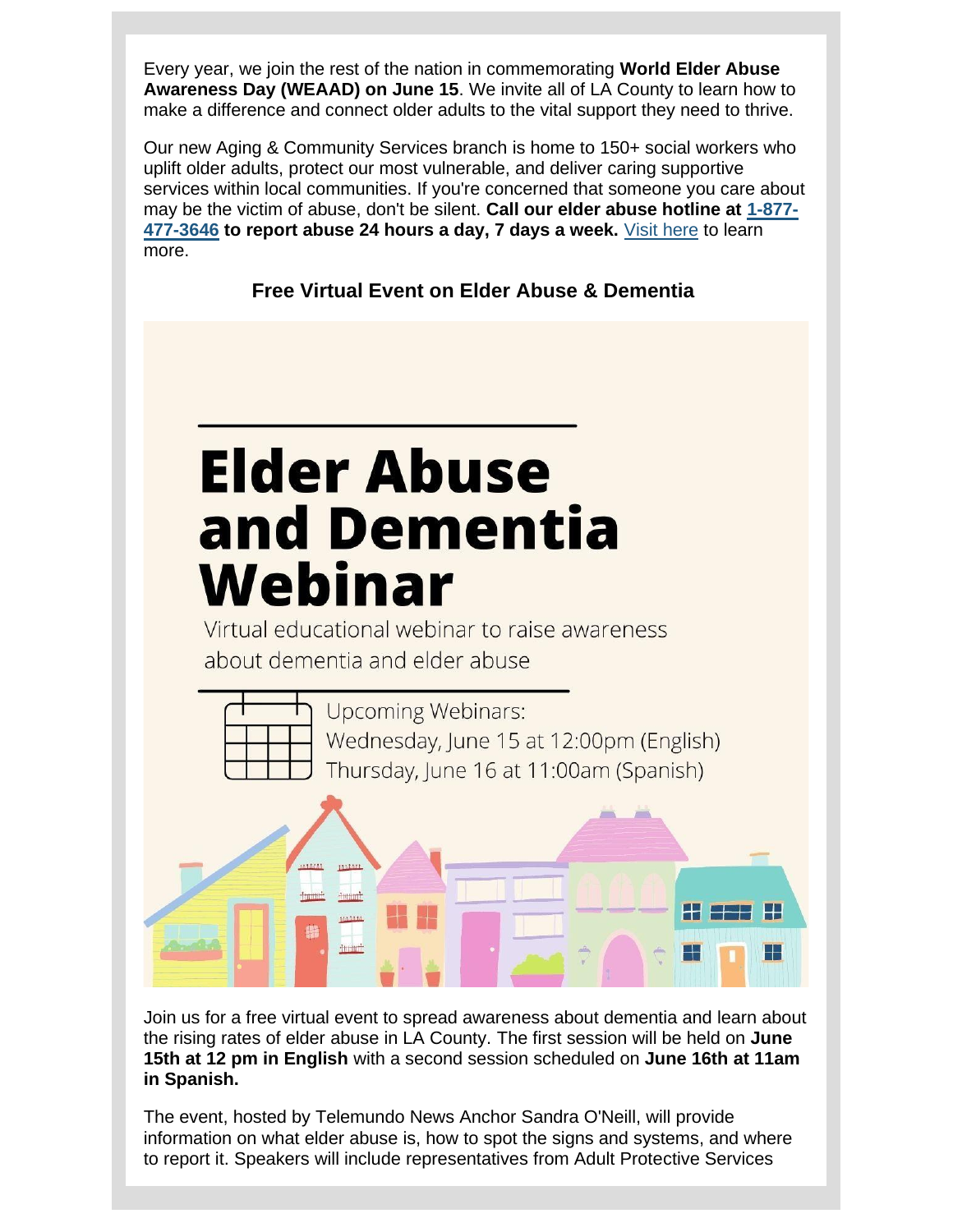(APS), Gerontologists, and industry professionals who have first-hand experiences and best practices for spotting abuse and dementia. [Visit here](https://nam12.safelinks.protection.outlook.com/?url=https%3A%2F%2Flnks.gd%2Fl%2FeyJhbGciOiJIUzI1NiJ9.eyJidWxsZXRpbl9saW5rX2lkIjoxMDEsInVyaSI6ImJwMjpjbGljayIsImJ1bGxldGluX2lkIjoiMjAyMjA2MTUuNTk0MDA3NzEiLCJ1cmwiOiJodHRwczovL3VzMDJ3ZWIuem9vbS51cy93ZWJpbmFyL3JlZ2lzdGVyLzkzMTY1NDg2ODA2MzcvV05fR0JlV2EwVm1UeFdETUJBQ05nSjBVZz91dG1fY29udGVudD0mdXRtX21lZGl1bT1lbWFpbCZ1dG1fbmFtZT0mdXRtX3NvdXJjZT1nb3ZkZWxpdmVyeSZ1dG1fdGVybT0ifQ.gAyHzHbon9xHk48hcOusQyyhi3g5RFPyYror6E2OfQg%2Fs%2F1843900806%2Fbr%2F132956903277-l&data=05%7C01%7C%7C3f9029772d77409827bc08da4fa7dfb9%7C84df9e7fe9f640afb435aaaaaaaaaaaa%7C1%7C0%7C637909879683105269%7CUnknown%7CTWFpbGZsb3d8eyJWIjoiMC4wLjAwMDAiLCJQIjoiV2luMzIiLCJBTiI6Ik1haWwiLCJXVCI6Mn0%3D%7C3000%7C%7C%7C&sdata=VtMk1VG0j3cuAs6hdfTGdF97sPGGRrD6U4zS7LjF%2FdY%3D&reserved=0) to register for the event.



June is Pride and Elder Abuse Awareness Month. Many LGBT older adults are at high risk for elder abuse, neglect, and exploitation. Fear and homophobia keep them from seeking help and services.

At WDACS, we age with PRIDE  $\bigcap$ . We are committed to creating an age-friendly LA County, where older adults can thrive and live free from abuse. Help us prevent ageism by empowering all older adults. Below are some fact sheets about elder abuse to get you started:

- [12 Things Everyone Can Do to Prevent](https://nam12.safelinks.protection.outlook.com/?url=https%3A%2F%2Flnks.gd%2Fl%2FeyJhbGciOiJIUzI1NiJ9.eyJidWxsZXRpbl9saW5rX2lkIjoxMDIsInVyaSI6ImJwMjpjbGljayIsImJ1bGxldGluX2lkIjoiMjAyMjA2MTUuNTk0MDA3NzEiLCJ1cmwiOiJodHRwczovL2xua3MuZ2QvbC9leUpoYkdjaU9pSklVekkxTmlKOS5leUppZFd4c1pYUnBibDlzYVc1clgybGtJam94TURBc0luVnlhU0k2SW1Kd01qcGpiR2xqYXlJc0ltSjFiR3hsZEdsdVgybGtJam9pTWpBeU1UQTJNRFF1TkRFMU1UTTJNakVpTENKMWNtd2lPaUpvZEhSd09pOHZaV3hrWlhKdGFYTjBjbVZoZEcxbGJuUXVkWE5qTG1Wa2RTOTNjQzFqYjI1MFpXNTBMM1Z3Ykc5aFpITXZNakF4T0M4d015OU9RMFZCWHpFeWRHaHBibWR6WHpVd09DMHhMbkJrWmo5MWRHMWZZMjl1ZEdWdWREMG1kWFJ0WDIxbFpHbDFiVDFsYldGcGJDWjFkRzFmYm1GdFpUMG1kWFJ0WDNOdmRYSmpaVDFuYjNaa1pXeHBkbVZ5ZVNaMWRHMWZkR1Z5YlQwaWZRLjg2MnJGLTBwWmNlaEFTOG41UVJCYTFScGpNV0dRUEY1dDJrRk00VU5lR1Uvcy83NTI1MjI0MTAvYnIvMTA3NDg5NjkyNDIyLWw_dXRtX2NvbnRlbnQ9JnV0bV9tZWRpdW09ZW1haWwmdXRtX25hbWU9JnV0bV9zb3VyY2U9Z292ZGVsaXZlcnkmdXRtX3Rlcm09In0.Pvf4bYJBRI72kLYtslRLxo_T7Z87wCiybOSbR1spd90%2Fs%2F1843900806%2Fbr%2F132956903277-l&data=05%7C01%7C%7C3f9029772d77409827bc08da4fa7dfb9%7C84df9e7fe9f640afb435aaaaaaaaaaaa%7C1%7C0%7C637909879683105269%7CUnknown%7CTWFpbGZsb3d8eyJWIjoiMC4wLjAwMDAiLCJQIjoiV2luMzIiLCJBTiI6Ik1haWwiLCJXVCI6Mn0%3D%7C3000%7C%7C%7C&sdata=QVCPxZGdk5Y1RulCuQqFkl39QIIh7i1nOpo5cPUPuuo%3D&reserved=0) Elder Abuse
- Signs of Elder [Abuse](https://nam12.safelinks.protection.outlook.com/?url=https%3A%2F%2Flnks.gd%2Fl%2FeyJhbGciOiJIUzI1NiJ9.eyJidWxsZXRpbl9saW5rX2lkIjoxMDMsInVyaSI6ImJwMjpjbGljayIsImJ1bGxldGluX2lkIjoiMjAyMjA2MTUuNTk0MDA3NzEiLCJ1cmwiOiJodHRwczovL2xua3MuZ2QvbC9leUpoYkdjaU9pSklVekkxTmlKOS5leUppZFd4c1pYUnBibDlzYVc1clgybGtJam94TURFc0luVnlhU0k2SW1Kd01qcGpiR2xqYXlJc0ltSjFiR3hsZEdsdVgybGtJam9pTWpBeU1UQTJNRFF1TkRFMU1UTTJNakVpTENKMWNtd2lPaUpvZEhSd09pOHZaV3hrWlhKdGFYTjBjbVZoZEcxbGJuUXVkWE5qTG1Wa2RTOTNjQzFqYjI1MFpXNTBMM1Z3Ykc5aFpITXZNakF5TUM4d09TOU9RMFZCWDFOcFoyNXpSVUV1Y0dSbVAzVjBiVjlqYjI1MFpXNTBQU1oxZEcxZmJXVmthWFZ0UFdWdFlXbHNKblYwYlY5dVlXMWxQU1oxZEcxZmMyOTFjbU5sUFdkdmRtUmxiR2wyWlhKNUpuVjBiVjkwWlhKdFBTSjkuTjBfUDVfNDE1RFFqOURRekE4azBfZENmcERJOC1qTG9NMWhxNUFQeE84VS9zLzc1MjUyMjQxMC9ici8xMDc0ODk2OTI0MjItbD91dG1fY29udGVudD0mdXRtX21lZGl1bT1lbWFpbCZ1dG1fbmFtZT0mdXRtX3NvdXJjZT1nb3ZkZWxpdmVyeSZ1dG1fdGVybT0ifQ.RDCiUCN3PgLhScs66fFVLoALG-3XjPBSR59t3LVZOxY%2Fs%2F1843900806%2Fbr%2F132956903277-l&data=05%7C01%7C%7C3f9029772d77409827bc08da4fa7dfb9%7C84df9e7fe9f640afb435aaaaaaaaaaaa%7C1%7C0%7C637909879683105269%7CUnknown%7CTWFpbGZsb3d8eyJWIjoiMC4wLjAwMDAiLCJQIjoiV2luMzIiLCJBTiI6Ik1haWwiLCJXVCI6Mn0%3D%7C3000%7C%7C%7C&sdata=sxdQymWpPgFCSji7tSBdtVIueLUinzlLYagQYHMvSLw%3D&reserved=0)

For more information on resources and support available for LGBT older adults, please visit the [National Resource Center on LGBT Aging.](https://nam12.safelinks.protection.outlook.com/?url=https%3A%2F%2Flnks.gd%2Fl%2FeyJhbGciOiJIUzI1NiJ9.eyJidWxsZXRpbl9saW5rX2lkIjoxMDQsInVyaSI6ImJwMjpjbGljayIsImJ1bGxldGluX2lkIjoiMjAyMjA2MTUuNTk0MDA3NzEiLCJ1cmwiOiJodHRwczovL2xua3MuZ2QvbC9leUpoYkdjaU9pSklVekkxTmlKOS5leUppZFd4c1pYUnBibDlzYVc1clgybGtJam94TURZc0luVnlhU0k2SW1Kd01qcGpiR2xqYXlJc0ltSjFiR3hsZEdsdVgybGtJam9pTWpBeU1UQTJNRFF1TkRFMU1UTTJNakVpTENKMWNtd2lPaUpvZEhSd2N6b3ZMM2QzZHk1c1oySjBZV2RwYm1kalpXNTBaWEl1YjNKbkx6OTFkRzFmWTI5dWRHVnVkRDBtZFhSdFgyMWxaR2wxYlQxbGJXRnBiQ1oxZEcxZmJtRnRaVDBtZFhSdFgzTnZkWEpqWlQxbmIzWmtaV3hwZG1WeWVTWjFkRzFmZEdWeWJUMGlmUS43bnJJbHE0d0FxYVN1WkszMXpmdE5YT3Vzb0pVRW5FNk05bFNsOGg2dWxVL3MvNzUyNTIyNDEwL2JyLzEwNzQ4OTY5MjQyMi1sP3V0bV9jb250ZW50PSZ1dG1fbWVkaXVtPWVtYWlsJnV0bV9uYW1lPSZ1dG1fc291cmNlPWdvdmRlbGl2ZXJ5JnV0bV90ZXJtPSJ9.tLsVBvG_qfuTUJ964JPf-B2giFKshUnSnTr4frGvGr8%2Fs%2F1843900806%2Fbr%2F132956903277-l&data=05%7C01%7C%7C3f9029772d77409827bc08da4fa7dfb9%7C84df9e7fe9f640afb435aaaaaaaaaaaa%7C1%7C0%7C637909879683105269%7CUnknown%7CTWFpbGZsb3d8eyJWIjoiMC4wLjAwMDAiLCJQIjoiV2luMzIiLCJBTiI6Ik1haWwiLCJXVCI6Mn0%3D%7C3000%7C%7C%7C&sdata=%2FcxZNROMkF2vORfW02afALah223qQafM7UjKj6drxEQ%3D&reserved=0)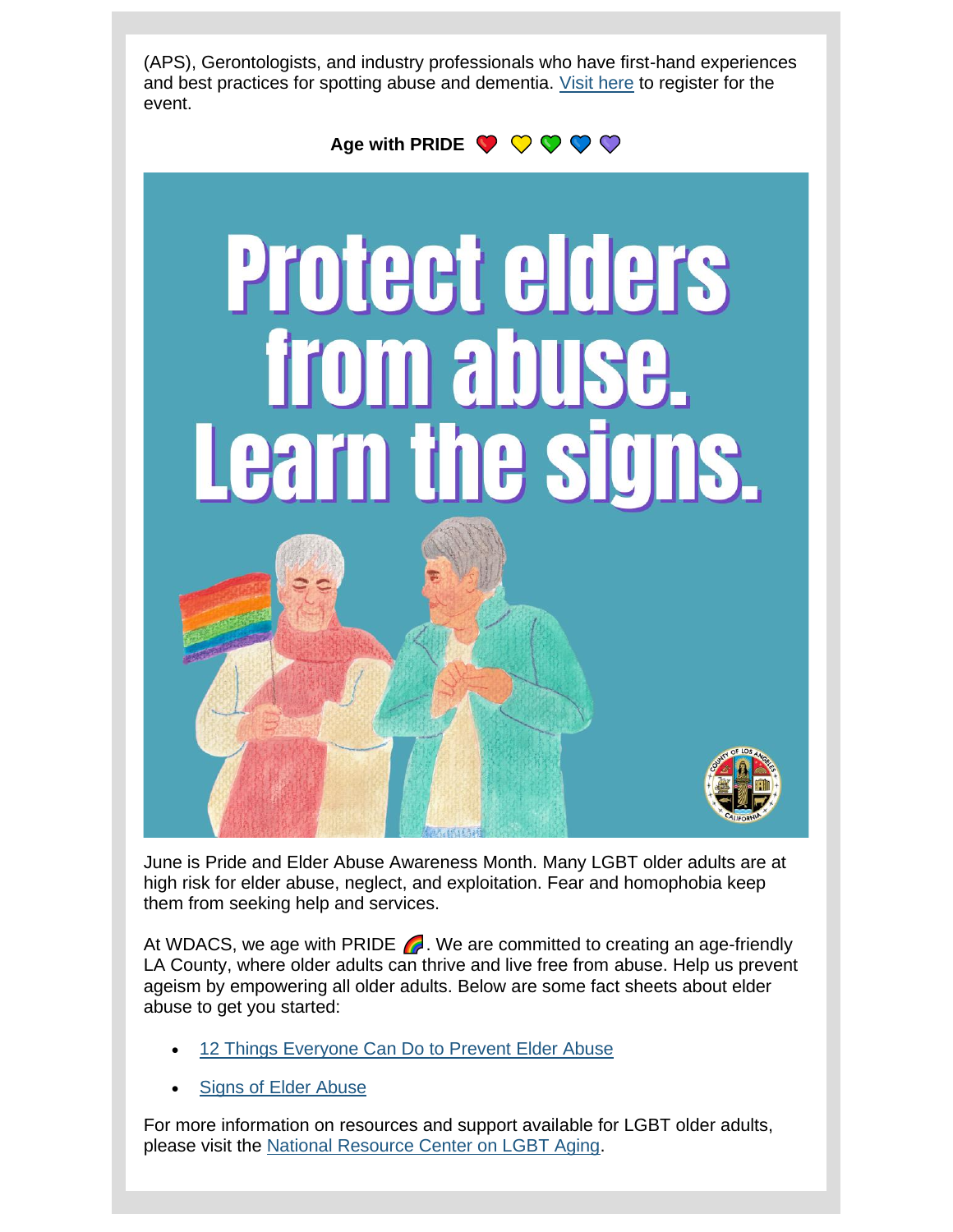If you are concerned that someone you care about may be the victim of abuse, don't be silent. Our [Adult Protective Services](https://nam12.safelinks.protection.outlook.com/?url=https%3A%2F%2Flnks.gd%2Fl%2FeyJhbGciOiJIUzI1NiJ9.eyJidWxsZXRpbl9saW5rX2lkIjoxMDUsInVyaSI6ImJwMjpjbGljayIsImJ1bGxldGluX2lkIjoiMjAyMjA2MTUuNTk0MDA3NzEiLCJ1cmwiOiJodHRwczovL2xua3MuZ2QvbC9leUpoYkdjaU9pSklVekkxTmlKOS5leUppZFd4c1pYUnBibDlzYVc1clgybGtJam94TURjc0luVnlhU0k2SW1Kd01qcGpiR2xqYXlJc0ltSjFiR3hsZEdsdVgybGtJam9pTWpBeU1UQTJNRFF1TkRFMU1UTTJNakVpTENKMWNtd2lPaUpvZEhSd2N6b3ZMM2RrWVdOekxteGhZMjkxYm5SNUxtZHZkaTl6WlhKMmFXTmxjeTl2YkdSbGNpMWtaWEJsYm1SbGJuUXRZV1IxYkhRdGMyVnlkbWxqWlhNdllXUjFiSFF0Y0hKdmRHVmpkR2wyWlMxelpYSjJhV05sY3kxaGNITXZQM1YwYlY5amIyNTBaVzUwUFNaMWRHMWZiV1ZrYVhWdFBXVnRZV2xzSm5WMGJWOXVZVzFsUFNaMWRHMWZjMjkxY21ObFBXZHZkbVJsYkdsMlpYSjVKblYwYlY5MFpYSnRQU0o5LnpLcmVzcUJxd2NmRzFyaWx3aTZuWU5vUnpPLUlOaERvNmlVd0EtUFFMRUkvcy83NTI1MjI0MTAvYnIvMTA3NDg5NjkyNDIyLWw_dXRtX2NvbnRlbnQ9JnV0bV9tZWRpdW09ZW1haWwmdXRtX25hbWU9JnV0bV9zb3VyY2U9Z292ZGVsaXZlcnkmdXRtX3Rlcm09In0.TV8luXuuIKhf3eg7IqiSwkJR5-uBBK-U0OA1k3Z_nMc%2Fs%2F1843900806%2Fbr%2F132956903277-l&data=05%7C01%7C%7C3f9029772d77409827bc08da4fa7dfb9%7C84df9e7fe9f640afb435aaaaaaaaaaaa%7C1%7C0%7C637909879683105269%7CUnknown%7CTWFpbGZsb3d8eyJWIjoiMC4wLjAwMDAiLCJQIjoiV2luMzIiLCJBTiI6Ik1haWwiLCJXVCI6Mn0%3D%7C3000%7C%7C%7C&sdata=Y%2FQ3IZsEF%2FGcsZ2gNAx8AmcDFoiVlGwjLGGSMIEUVPU%3D&reserved=0) team provides round the clock response to reports of abuse and self neglect. **Call 1-877-477-3646 to report abuse.**

| <b>Seniors and Older</b><br><b>Adults Services</b>                                                                                                                                                                                                 | <b>Emergency Preparedness</b>                                    | Food & Nutrition                               | <sup>0</sup> Financial Support                            |
|----------------------------------------------------------------------------------------------------------------------------------------------------------------------------------------------------------------------------------------------------|------------------------------------------------------------------|------------------------------------------------|-----------------------------------------------------------|
| The County of Los Angeles is committed<br>to providing services which have<br>positive impacts on the lives of the older<br>adults, dependent adults, families and                                                                                 | Health & Wellness                                                | <b>Housing &amp; Housing Subsidies</b><br>⋘    | So Legal Disputes, Resolutions, and<br><b>Protections</b> |
| caregivers throughout our communities.<br>With a focus on emphasizing age-<br>friendly communities, Los Angeles<br>County has created a collection of                                                                                              | <b>Social Community, Family</b><br><b>Support and Recreation</b> | <b>&amp;Transportation and Mobile Services</b> | Additional List of Resources                              |
| services, programs, and supports based<br>on the needs of older adults while<br>ensuring a better quality of life for all<br>older residents in the Los Angeles<br>Region. For further inquiries or to speak<br>with someone by phone, please call | COVID-19 Vaccination<br><b>Information</b>                       |                                                |                                                           |

### **One-Stop Centralized Resource Hub for Older Adults in LA County**

Older adults, families, and caregivers can now easily navigate and access a widerange of age-friendly County services in our new centralized resource hub for older adults in LA County.

The virtual hub was launched in partnership with 18 other county departments in effort to provide a one-stop hub of resources from health and wellness to food and nutrition. To learn more and to access age-friendly resources, [visit here.](https://nam12.safelinks.protection.outlook.com/?url=https%3A%2F%2Flnks.gd%2Fl%2FeyJhbGciOiJIUzI1NiJ9.eyJidWxsZXRpbl9saW5rX2lkIjoxMDYsInVyaSI6ImJwMjpjbGljayIsImJ1bGxldGluX2lkIjoiMjAyMjA2MTUuNTk0MDA3NzEiLCJ1cmwiOiJodHRwczovL2xhY291bnR5Lmdvdi9yZXNpZGVudHMvc2VuaW9ycy1vbGRlci1hZHVsdHMvP3V0bV9jb250ZW50PSZ1dG1fbWVkaXVtPWVtYWlsJnV0bV9uYW1lPSZ1dG1fc291cmNlPWdvdmRlbGl2ZXJ5JnV0bV90ZXJtPSJ9.aIDe2eY9YeQBdCLxgqrAreEB2Q-4sY3lBPPdu--HTlg%2Fs%2F1843900806%2Fbr%2F132956903277-l&data=05%7C01%7C%7C3f9029772d77409827bc08da4fa7dfb9%7C84df9e7fe9f640afb435aaaaaaaaaaaa%7C1%7C0%7C637909879683105269%7CUnknown%7CTWFpbGZsb3d8eyJWIjoiMC4wLjAwMDAiLCJQIjoiV2luMzIiLCJBTiI6Ik1haWwiLCJXVCI6Mn0%3D%7C3000%7C%7C%7C&sdata=IYCB25oB%2Fo7TDTMiookJxH8uvYluRSeOHHKgyq0o18E%3D&reserved=0)

## **Make Your Home Safe with LA Found**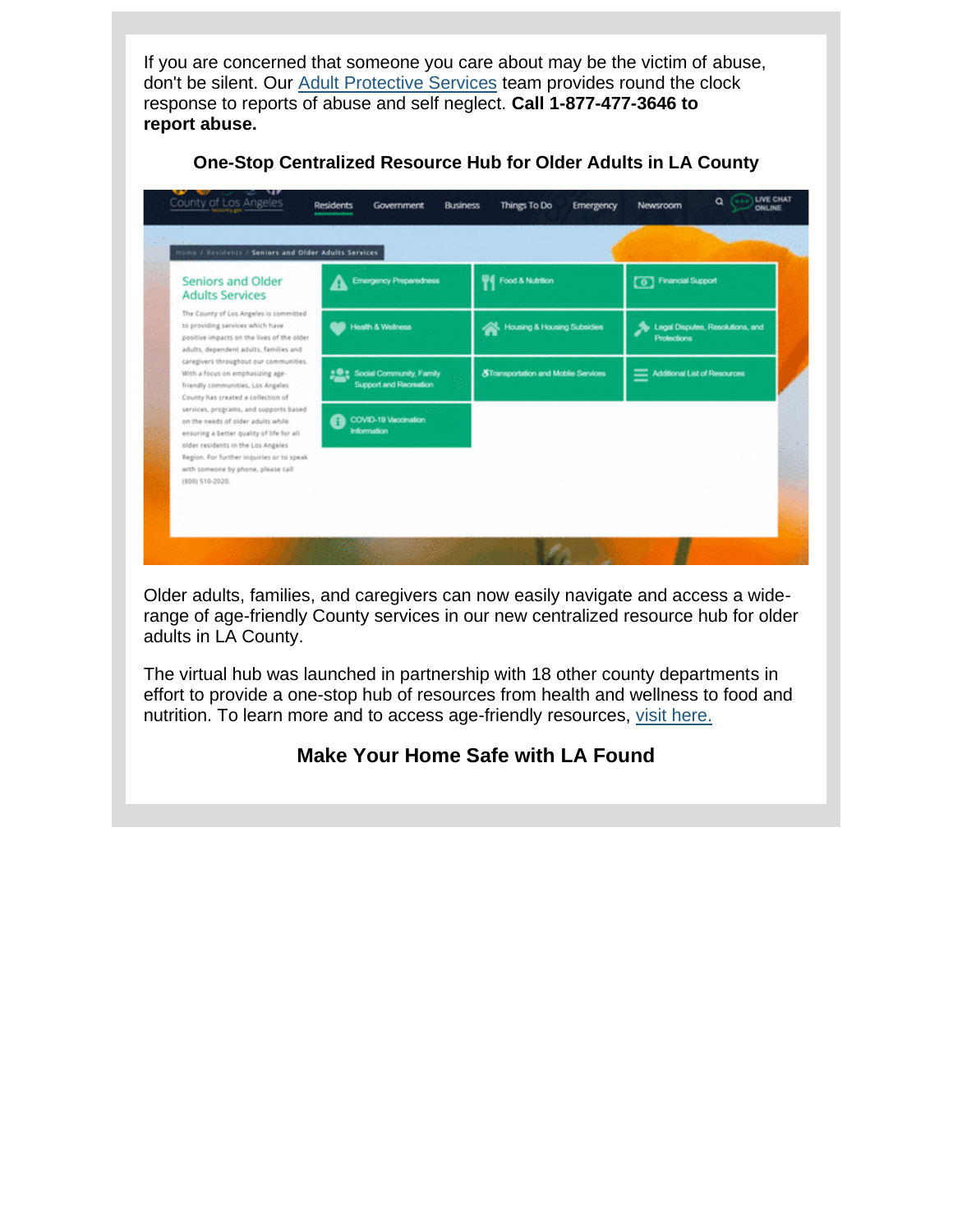

Sometimes those living with Alzheimer's, dementia or autism go missing. Three years ago, LA County launched LA Found and Project Lifesaver to provide those at risk of wandering with free voluntary trackable bracelets.

Since then, we've distributed 905+ Project Lifesaver bracelets with 26 successful rescues throughout LA County! Call (833) 569-7651 or visit [lafound.lacounty.gov](https://nam12.safelinks.protection.outlook.com/?url=https%3A%2F%2Flnks.gd%2Fl%2FeyJhbGciOiJIUzI1NiJ9.eyJidWxsZXRpbl9saW5rX2lkIjoxMDcsInVyaSI6ImJwMjpjbGljayIsImJ1bGxldGluX2lkIjoiMjAyMjA2MTUuNTk0MDA3NzEiLCJ1cmwiOiJodHRwczovL2xhZm91bmQubGFjb3VudHkuZ292P3V0bV9jb250ZW50PSZ1dG1fbWVkaXVtPWVtYWlsJnV0bV9uYW1lPSZ1dG1fc291cmNlPWdvdmRlbGl2ZXJ5JnV0bV90ZXJtPSJ9.uYTjkcDAwZvZNXqBHXqHW-29TBcBBdtgTZChv527-tg%2Fs%2F1843900806%2Fbr%2F132956903277-l&data=05%7C01%7C%7C3f9029772d77409827bc08da4fa7dfb9%7C84df9e7fe9f640afb435aaaaaaaaaaaa%7C1%7C0%7C637909879683105269%7CUnknown%7CTWFpbGZsb3d8eyJWIjoiMC4wLjAwMDAiLCJQIjoiV2luMzIiLCJBTiI6Ik1haWwiLCJXVCI6Mn0%3D%7C3000%7C%7C%7C&sdata=08MQ941yP2zFnsi3mGKs6JL2fXMGcIPOlVvHoZBb%2BRM%3D&reserved=0) to learn more about this lifesaving program.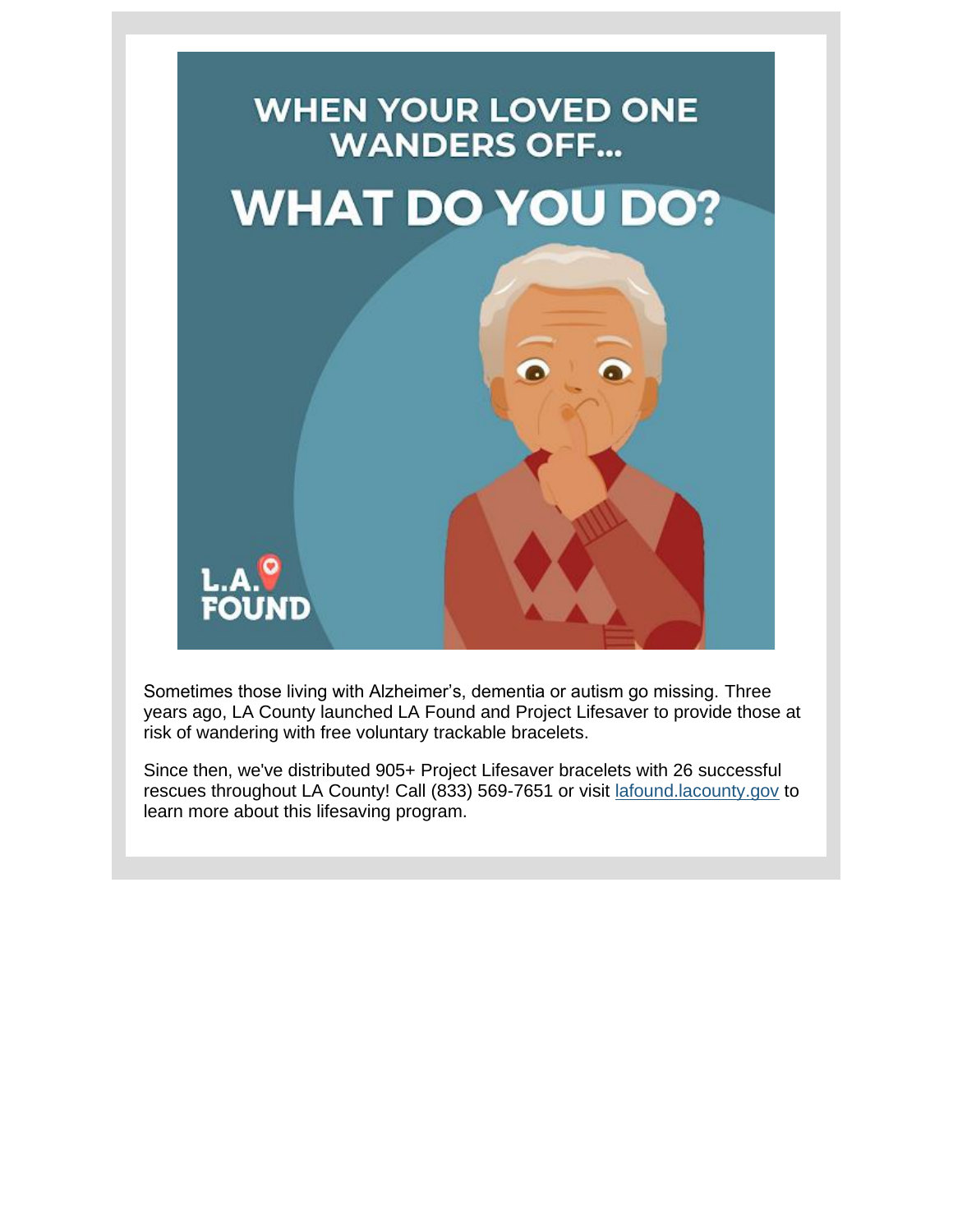#### • **Protect Your Employees with Free PPE**

Our newly created Economic and Workforce Development branch has partnered with PPE Unite to distribute free personal protective equipment (PPE) and Covid-19 testing kits to local small businesses, non-profits, and social enterprises. Businesses can get free supplies of N95s, 3ply surgical masks, hand sanitizer, and test kits to be [safer at work.](https://nam12.safelinks.protection.outlook.com/?url=https%3A%2F%2Flnks.gd%2Fl%2FeyJhbGciOiJIUzI1NiJ9.eyJidWxsZXRpbl9saW5rX2lkIjoxMDgsInVyaSI6ImJwMjpjbGljayIsImJ1bGxldGluX2lkIjoiMjAyMjA2MTUuNTk0MDA3NzEiLCJ1cmwiOiJodHRwczovL3d3dy5zYWZlcmF0d29yay5sYS8_dXRtX2NvbnRlbnQ9JnV0bV9tZWRpdW09ZW1haWwmdXRtX25hbWU9JnV0bV9zb3VyY2U9Z292ZGVsaXZlcnkmdXRtX3Rlcm09In0.cw4mA88JVmVKMoURk1d0mb2eJbffCIg49F7VasVB788%2Fs%2F1843900806%2Fbr%2F132956903277-l&data=05%7C01%7C%7C3f9029772d77409827bc08da4fa7dfb9%7C84df9e7fe9f640afb435aaaaaaaaaaaa%7C1%7C0%7C637909879683105269%7CUnknown%7CTWFpbGZsb3d8eyJWIjoiMC4wLjAwMDAiLCJQIjoiV2luMzIiLCJBTiI6Ik1haWwiLCJXVCI6Mn0%3D%7C3000%7C%7C%7C&sdata=klU8XF4zK%2BGtoCt0wXVbR0NX2ZWhY3gTmHb0NhV1B9I%3D&reserved=0) Head over to PPE [Unite](https://nam12.safelinks.protection.outlook.com/?url=https%3A%2F%2Flnks.gd%2Fl%2FeyJhbGciOiJIUzI1NiJ9.eyJidWxsZXRpbl9saW5rX2lkIjoxMDksInVyaSI6ImJwMjpjbGljayIsImJ1bGxldGluX2lkIjoiMjAyMjA2MTUuNTk0MDA3NzEiLCJ1cmwiOiJodHRwczovL3d3dy5wcGV1bml0ZS5vcmcvP3V0bV9jb250ZW50PSZ1dG1fbWVkaXVtPWVtYWlsJnV0bV9uYW1lPSZ1dG1fc291cmNlPWdvdmRlbGl2ZXJ5JnV0bV90ZXJtPSJ9.W6dtV-0RiV-PNJ_e__B6vDfm5E3nGqXMDA9pIWSfytM%2Fs%2F1843900806%2Fbr%2F132956903277-l&data=05%7C01%7C%7C3f9029772d77409827bc08da4fa7dfb9%7C84df9e7fe9f640afb435aaaaaaaaaaaa%7C1%7C0%7C637909879683105269%7CUnknown%7CTWFpbGZsb3d8eyJWIjoiMC4wLjAwMDAiLCJQIjoiV2luMzIiLCJBTiI6Ik1haWwiLCJXVCI6Mn0%3D%7C3000%7C%7C%7C&sdata=Ykh88c%2BUoR3ymKxlBJSkODIaU%2FxUv8oePOX9rJMB5Jg%3D&reserved=0) and stock up today while supplies last.

#### • **Free Legal Support for Your Small Business**

We've teamed up with Bet Tzedek Legal Services and Public Counsel to provide free legal assistance and rent relief to small business owners affected by COVID-19. Eligible small businesses can connect with free legal experts who can provide help ranging from basic legal information to negotiating agreements related to debt, assistance with IPs and more. [Visit](https://nam12.safelinks.protection.outlook.com/?url=https%3A%2F%2Flnks.gd%2Fl%2FeyJhbGciOiJIUzI1NiJ9.eyJidWxsZXRpbl9saW5rX2lkIjoxMTAsInVyaSI6ImJwMjpjbGljayIsImJ1bGxldGluX2lkIjoiMjAyMjA2MTUuNTk0MDA3NzEiLCJ1cmwiOiJodHRwczovL2xhbGVnYWxoZWxwLm9yZy8_dXRtX2NvbnRlbnQ9JnV0bV9tZWRpdW09ZW1haWwmdXRtX25hbWU9JnV0bV9zb3VyY2U9Z292ZGVsaXZlcnkmdXRtX3Rlcm09In0.vcnDNFi4509eQs3xwiFYHIQ3kTBjRs_FQHihuN-dXU0%2Fs%2F1843900806%2Fbr%2F132956903277-l&data=05%7C01%7C%7C3f9029772d77409827bc08da4fa7dfb9%7C84df9e7fe9f640afb435aaaaaaaaaaaa%7C1%7C0%7C637909879683105269%7CUnknown%7CTWFpbGZsb3d8eyJWIjoiMC4wLjAwMDAiLCJQIjoiV2luMzIiLCJBTiI6Ik1haWwiLCJXVCI6Mn0%3D%7C3000%7C%7C%7C&sdata=cjLTMB9sfEkLhQW17SYvGNz2Gv0YDsChvKmr6TYAlR8%3D&reserved=0)  [here](https://nam12.safelinks.protection.outlook.com/?url=https%3A%2F%2Flnks.gd%2Fl%2FeyJhbGciOiJIUzI1NiJ9.eyJidWxsZXRpbl9saW5rX2lkIjoxMTAsInVyaSI6ImJwMjpjbGljayIsImJ1bGxldGluX2lkIjoiMjAyMjA2MTUuNTk0MDA3NzEiLCJ1cmwiOiJodHRwczovL2xhbGVnYWxoZWxwLm9yZy8_dXRtX2NvbnRlbnQ9JnV0bV9tZWRpdW09ZW1haWwmdXRtX25hbWU9JnV0bV9zb3VyY2U9Z292ZGVsaXZlcnkmdXRtX3Rlcm09In0.vcnDNFi4509eQs3xwiFYHIQ3kTBjRs_FQHihuN-dXU0%2Fs%2F1843900806%2Fbr%2F132956903277-l&data=05%7C01%7C%7C3f9029772d77409827bc08da4fa7dfb9%7C84df9e7fe9f640afb435aaaaaaaaaaaa%7C1%7C0%7C637909879683105269%7CUnknown%7CTWFpbGZsb3d8eyJWIjoiMC4wLjAwMDAiLCJQIjoiV2luMzIiLCJBTiI6Ik1haWwiLCJXVCI6Mn0%3D%7C3000%7C%7C%7C&sdata=cjLTMB9sfEkLhQW17SYvGNz2Gv0YDsChvKmr6TYAlR8%3D&reserved=0) to learn more or to determine eligibility.

#### • **Social Media Marketing Webinar for Businesses**

Join our East LA Entrepreneur Center throughout June to get all the key tips and resources you need to launch and grow your business. Don't miss our next webinar focusing on "Social Media Marketing" taking place June 15th at 1:30pm. [Click here](https://nam12.safelinks.protection.outlook.com/?url=https%3A%2F%2Flnks.gd%2Fl%2FeyJhbGciOiJIUzI1NiJ9.eyJidWxsZXRpbl9saW5rX2lkIjoxMTEsInVyaSI6ImJwMjpjbGljayIsImJ1bGxldGluX2lkIjoiMjAyMjA2MTUuNTk0MDA3NzEiLCJ1cmwiOiJodHRwczovL3d3dy5ldmVudGJyaXRlLmNvbS9vL2xhLWNvdW50eS1vZmZpY2Utb2Ytc21hbGwtYnVzaW5lc3MtMjg0ODk3MTI2OTc_dXRtX2NvbnRlbnQ9JnV0bV9tZWRpdW09ZW1haWwmdXRtX25hbWU9JnV0bV9zb3VyY2U9Z292ZGVsaXZlcnkmdXRtX3Rlcm09In0.-uQmyxuTnx9t2n_9GP-XGYcvRbGx5chNyKByjnBH9_Q%2Fs%2F1843900806%2Fbr%2F132956903277-l&data=05%7C01%7C%7C3f9029772d77409827bc08da4fa7dfb9%7C84df9e7fe9f640afb435aaaaaaaaaaaa%7C1%7C0%7C637909879683105269%7CUnknown%7CTWFpbGZsb3d8eyJWIjoiMC4wLjAwMDAiLCJQIjoiV2luMzIiLCJBTiI6Ik1haWwiLCJXVCI6Mn0%3D%7C3000%7C%7C%7C&sdata=QTrjkubH9VKDRKPrMopVle0Cu9TYbl4HDH%2F3SDhdcCE%3D&reserved=0) to register and reserve your spot!

#### • **Learn How to Contract with LA County**

Our Procurement Technical Assistance Center (PTAC) provides LA County small business owners FREE specialized counseling sessions to help small businesses contract with local government agencies. Interested businesses can [visit here](https://nam12.safelinks.protection.outlook.com/?url=https%3A%2F%2Flnks.gd%2Fl%2FeyJhbGciOiJIUzI1NiJ9.eyJidWxsZXRpbl9saW5rX2lkIjoxMTIsInVyaSI6ImJwMjpjbGljayIsImJ1bGxldGluX2lkIjoiMjAyMjA2MTUuNTk0MDA3NzEiLCJ1cmwiOiJodHRwczovL2xua3MuZ2QvbC9leUpoYkdjaU9pSklVekkxTmlKOS5leUppZFd4c1pYUnBibDlzYVc1clgybGtJam94TURJc0luVnlhU0k2SW1Kd01qcGpiR2xqYXlJc0ltSjFiR3hsZEdsdVgybGtJam9pTWpBeU1qQTFNamd1TlRnMU9UazBOREVpTENKMWNtd2lPaUpvZEhSd2N6b3ZMMnhoWTI5MWJuUjVjSFJoWXk1bFkyVnVkR1Z5WkdseVpXTjBMbU52YlM4X2RYUnRYMk52Ym5SbGJuUTlKblYwYlY5dFpXUnBkVzA5WlcxaGFXd21kWFJ0WDI1aGJXVTlKblYwYlY5emIzVnlZMlU5WjI5MlpHVnNhWFpsY25rbWRYUnRYM1JsY20wOUluMC5yVHdYQ1lDVGtESmxsZzlKQTU1bTRxZThTMkNjU2hiN0k2MXhuNDhybzNRL3MvOTgxNzUwMDM5L2JyLzEzMjA5MDcwMjM5Ni1sP3V0bV9jb250ZW50PSZ1dG1fbWVkaXVtPWVtYWlsJnV0bV9uYW1lPSZ1dG1fc291cmNlPWdvdmRlbGl2ZXJ5JnV0bV90ZXJtPSJ9.PYle0DkwYADXWQwkZthY8TnItu13Cbmd2-DmdSRJdxc%2Fs%2F1843900806%2Fbr%2F132956903277-l&data=05%7C01%7C%7C3f9029772d77409827bc08da4fa7dfb9%7C84df9e7fe9f640afb435aaaaaaaaaaaa%7C1%7C0%7C637909879683261498%7CUnknown%7CTWFpbGZsb3d8eyJWIjoiMC4wLjAwMDAiLCJQIjoiV2luMzIiLCJBTiI6Ik1haWwiLCJXVCI6Mn0%3D%7C3000%7C%7C%7C&sdata=boTPVyiRTumCAVAGwR9CLzNZjkcpM%2BrzNqBPxBtaGow%3D&reserved=0) to sign up for a tailored assessment by our Small Business Counselors.

#### • **Build Back Better with LA County Contracting Opportunities**

We are committed to helping communities impacted by the pandemic build back better. With resources from the American Rescue Plan Act (ARPA), LA County is working to partner with community service providers and businesses that can help our communities recover. To learn about current solicitations and contracting opportunities, [visit here.](https://nam12.safelinks.protection.outlook.com/?url=https%3A%2F%2Flnks.gd%2Fl%2FeyJhbGciOiJIUzI1NiJ9.eyJidWxsZXRpbl9saW5rX2lkIjoxMTMsInVyaSI6ImJwMjpjbGljayIsImJ1bGxldGluX2lkIjoiMjAyMjA2MTUuNTk0MDA3NzEiLCJ1cmwiOiJodHRwczovL2Nlby5sYWNvdW50eS5nb3YvcmVjb3ZlcnkvY29udHJhY3Qtb3Bwb3J0dW5pdGllcy8_dXRtX2NvbnRlbnQ9JnV0bV9tZWRpdW09ZW1haWwmdXRtX25hbWU9JnV0bV9zb3VyY2U9Z292ZGVsaXZlcnkmdXRtX3Rlcm09In0.C69qCpfLzXp9tIeUw3Ipi1IdBkDdE8xzlQBzfWoiUvk%2Fs%2F1843900806%2Fbr%2F132956903277-l&data=05%7C01%7C%7C3f9029772d77409827bc08da4fa7dfb9%7C84df9e7fe9f640afb435aaaaaaaaaaaa%7C1%7C0%7C637909879683261498%7CUnknown%7CTWFpbGZsb3d8eyJWIjoiMC4wLjAwMDAiLCJQIjoiV2luMzIiLCJBTiI6Ik1haWwiLCJXVCI6Mn0%3D%7C3000%7C%7C%7C&sdata=Es0MS1Avv6L8%2BGGsOVlbGdL1G3lMu72oyANVPRQrz3Q%3D&reserved=0)

• **Commercial Tenant Protections for LA County Businesses**